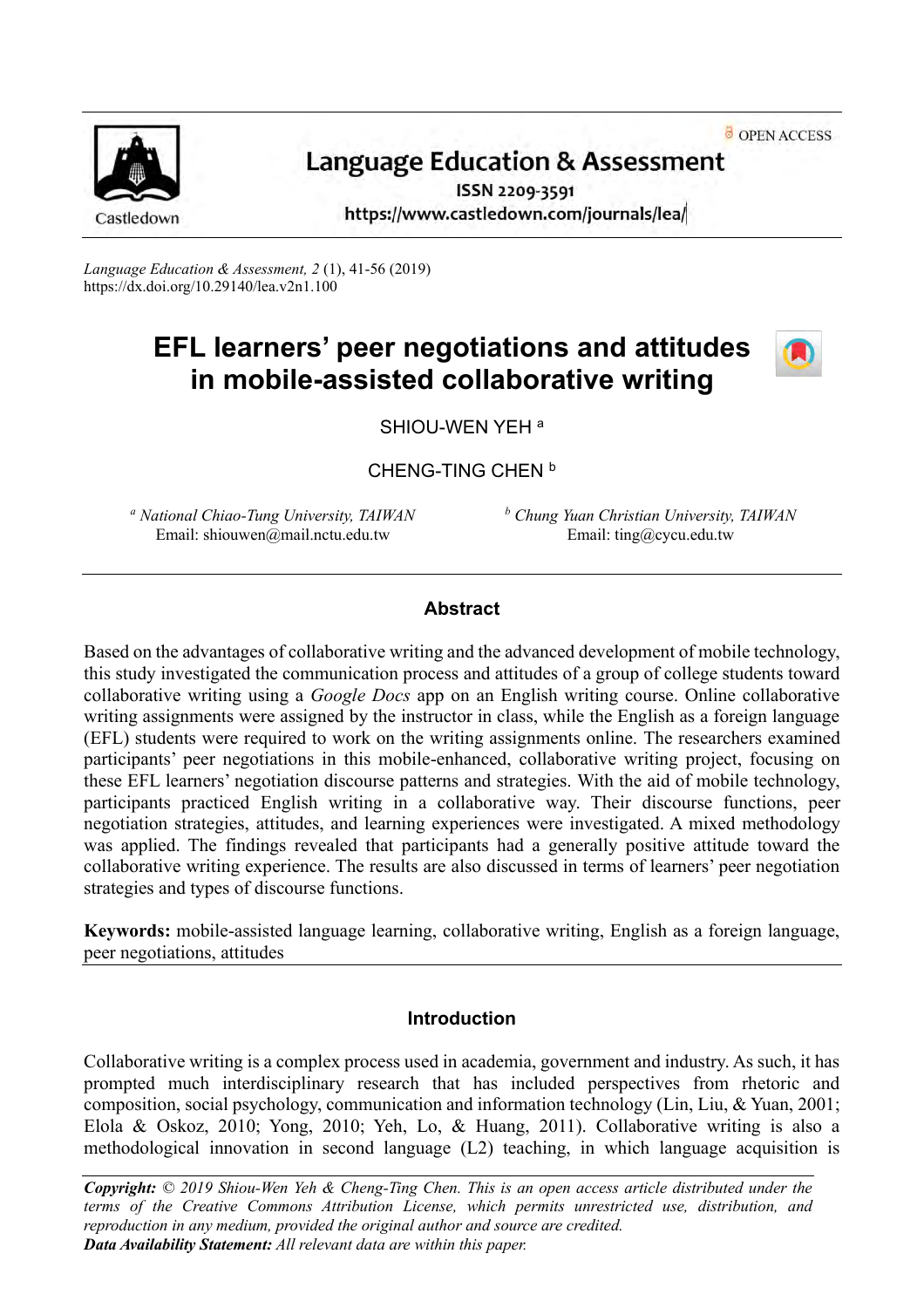facilitated by students interacting in the target language (Larsen-Freeman, 2000), and students work

together to achieve shared learning goals (Nunan, 1993). Cumming (1990), for instance, demonstrated how students relied on only their own linguistic knowledge when writing in isolation. In contrast, in collaborative writing tasks students have more language knowledge to draw on, since they can discuss and come up with more ideas during the writing process. Such deliberations can contribute to the coconstruction of new language knowledge in students (Cumming, 1990; McCarthy & McMahon, 1992; Manchon, De Larios, & Murphy, 2009).

Researchers often advocate collaborative writing as a good way of giving the English as a Foreign Language (EFL) learners opportunities to deliberate on linguistic elements while performing writing tasks. For instance, Storch and Wigglesworth (2007) analyzed transcripts of collaborative writing activities and found that EFL students spent thirty percent of their conversation deliberating on what language might best express their ideas. In a research by McCarthy and McMahon (1992), the researchers pointed out that since the writing tasks are composed collaboratively, students tend to be more accepting of peer suggestions and corrective feedback. Also, Swain, Lapkin, Knouzi, Suzuki, & Brooks (2009) suggested that peer feedback given in collaborative writing are considered to be more effective and useful than teacher's feedback. Hence, writing collaboratively allows learners occasions to co-construct new language skills they learned in the composing process.

Collaborative writing involves negotiations of meaning, such as requesting clarification, asking questions, arguing about decisions, co-constructing knowledge meaningfully in a group, etc. (Mendonca & Johnson, 1994; Artemeva & Logie, 2002; Yong, 2010). Knowing what actually occurs when students get together to talk about a collaborative piece of writing may provide important clues to why collaborative writing is or is not successful, and ultimately may help instructors to make decisions as to its use in the classroom (Mendonca & Johnson, 1994). Researchers (e.g., Hsu & Ching, 2013; Sung, Yang & Lee, 2017) have further suggested that collaborative writing (Yeh, Lo, & Huang, 2011; Hwang, Chen, Shadiev, Huang, & Chen, 2014; Li & Choi, 2015) and negotiations of meaning (Fallon & Khoo, 2014; Lin, 2014) can be enhanced in mobile computer-supported collaborative learning (mCSCL). By means of a collaborative writing project supported by the use of the Google Docs app, the current study aimed to investigate Taiwanese EFL learners' peer negotiations (discourse patterns and strategies) in a mobile-assisted, collaborative writing context. Students' attitudes and learning experiences were also examined in this study.

## **Collaborative Writing and Mobile-assisted Language Learning**

Theoretically, collaborative writing accommodates the principles of social constructivism, as proposed by Vygotsky (1978). Collaborative writing is also consistent with communicative language learning and Krashen's (1985) assumption of second language acquisition; both emphasize the need for second language learners to interact actively with the external environment and hence, such learning environments are worth investigating.

The use of mobile technology for language teaching and learning is not new (e.g., Cui & Bull, 2005; Stockwell, 2007). With the continuing and rapid advance of mobile technologies, mobile-assisted language learning (MALL) has become a trend that provides a new opportunity for EFL educators to support the process of collaborative writing (Kukulska-Hulme & Traxler, 2005; Kukulska-Hulme & Shield, 2008; Godwin-Jones, 2011). Through MALL, language learners take an active role in 'selfregulated learning' and 'flexible learning' (Bidin & Ziden, 2013, p. 723). Since mobile-assisted language learning allows the learners to access information and learning materials 'anywhere, anytime' (Kukulska-Hulme & Shield, 2008, p. 273), learners can learn and interact at various places and take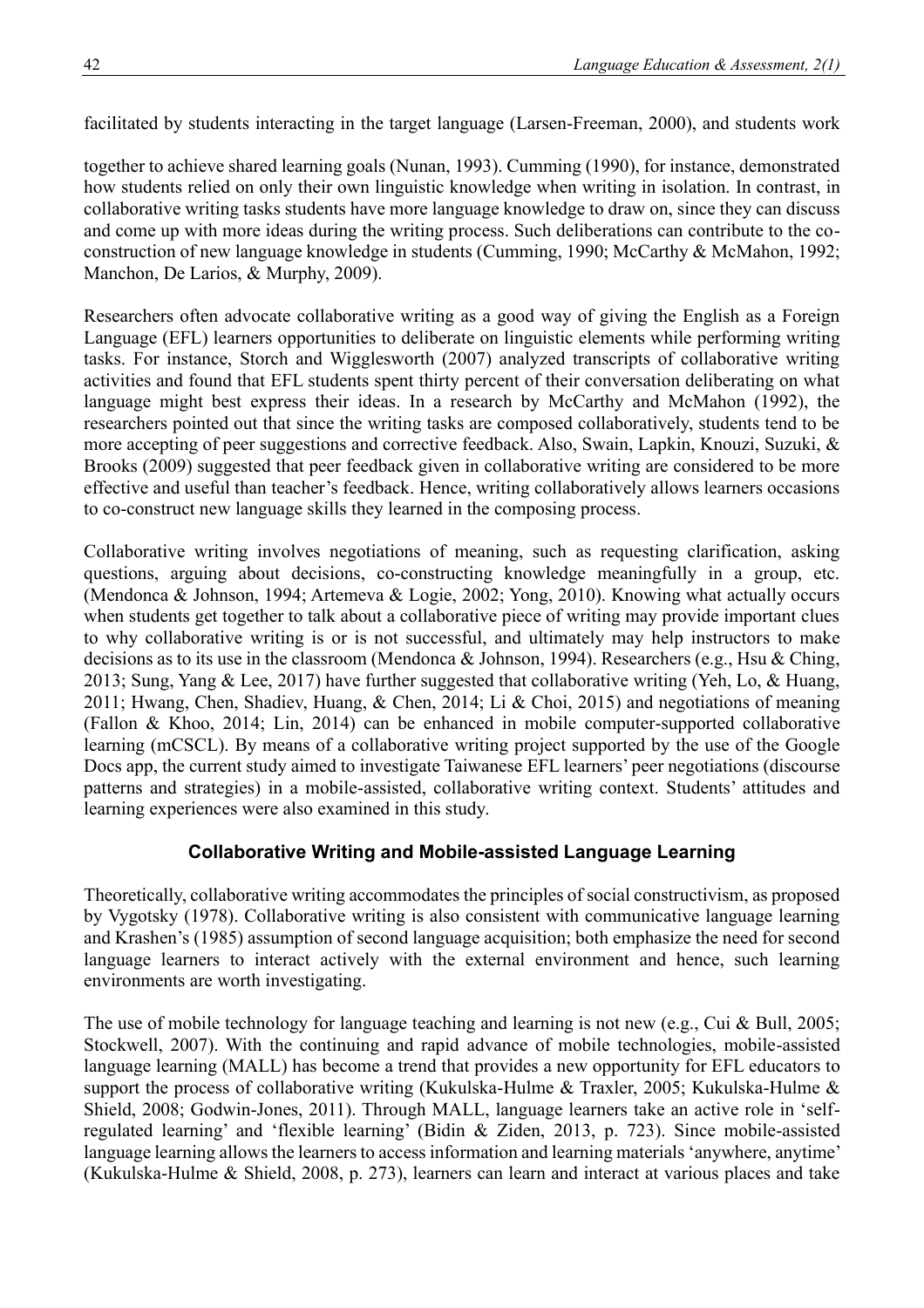an active role in 'life-long learning' (Bidin & Ziden, 2013, p. 723). In addition to these changing roles for learners, teachers could use MALL in instructional settings to encourage collaborative learning (Kukulska-Hulme & Shield, 2008; Bidin & Ziden, 2013).

In Taiwan, the use of mobile technology to enhance English learning has attracted the attention of many teachers and researchers (e.g., Lan, Sung, & Chang, 2006; 2007; 2009; Liu & Chu, 2010; Huang, Y. M., Huang, Y. M., Huang, S. H., & Lin, 2012; Hwang & Chen, 2013; Hwang et al., 2014; Lin, 2014; Liu, 2016; Wang, 2017). Since mobile-assisted language learning is provided over networked computers, using hypermedia and multimedia technology to access various online resources, mobile technology offers EFL learners a high level of learner control and an abundance of authentic materials to meet their learning needs (Kukulska-Hulme, 2009; Melhuish & Falloon, 2010). Some studies have further shown that the combination of mobile devices coupled with mobile software applications and collaborative learning could be beneficial to reading instruction (Lan, Sung, & Chang, 2006; 2007; 2009), vocabulary learning (Huang et al., 2012), speaking and listening (Liu & Chu, 2010; Hwang et al., 2014), etc.

In spite of the potential advantages of using mobile technology in collaborative writing, it seems that the blend of mobile technology in collaborative writing is most absent and still needs to be investigated. The question of how it might help EFL students' collaborative writing experiences has not been addressed. Furthermore, research on EFL learners' negotiation patterns and peer negotiation strategies in collaborative writing environments is still lacking. Therefore, the current study set up a collaborative writing project in a university in northern Taiwan in which mobile-enhanced collaborative English writing support was provided. Theoretically, this study could help to answer the questions posed by Chapelle (1997): "What kind of 'language' do learners engage in during a technology-enhanced language learning activity? How good is the activity's language 'experience' for L2 learning?" (p. 28).

## **Collaborative Writing and Peer Negotiations**

Negotiations have been the subject of extensive research in applied linguistics (Gimenez, 2001). Second language acquisition theory and research generally recognize negotiation as an important type of interaction that can lead to learning (Qi, 2001). For instance, Pica (1994) defines negotiation as 'the modification and restructuring of interaction that occurs when learners and their interlocutors anticipate, perceive or experience difficulties in message comprehensibility' (p. 494). Researchers of L2 writing have further noted a variety of extra-linguistic features, behaviours, interaction styles, and reactions among group members during peer negotiation sessions. For instance, Mendonca and Johnson (1994) found that students use various functions during negotiations, including making suggestions, asking questions, offering explanations, restating what their peers have written and correcting grammar mistakes.

Pata, Sarapuu, and Archee (2005) have suggested that there are other negotiating behaviours that differ between modalities. Although peer negotiation has been widely adopted by writing teachers in first language and second language classrooms (Villamil & Guerrero, 1996) as well as online learning environments (Yeh, Lo, & Huang, 2011), studies investigating EFL peer negotiations in mobileassisted learning environments are still lacking. An important question here, is: What are the peer negotiation discourse patterns and strategies used by students for helping each other when working in groups? In reality, this type of query cannot be adequately answered unless more is known about what happens when students go online to complete collaborative writing tasks. Therefore, more studies on the actual peer negotiations in collaborative writing and in different modalities are needed.

#### **Discourse Functions in Collaborative Writing**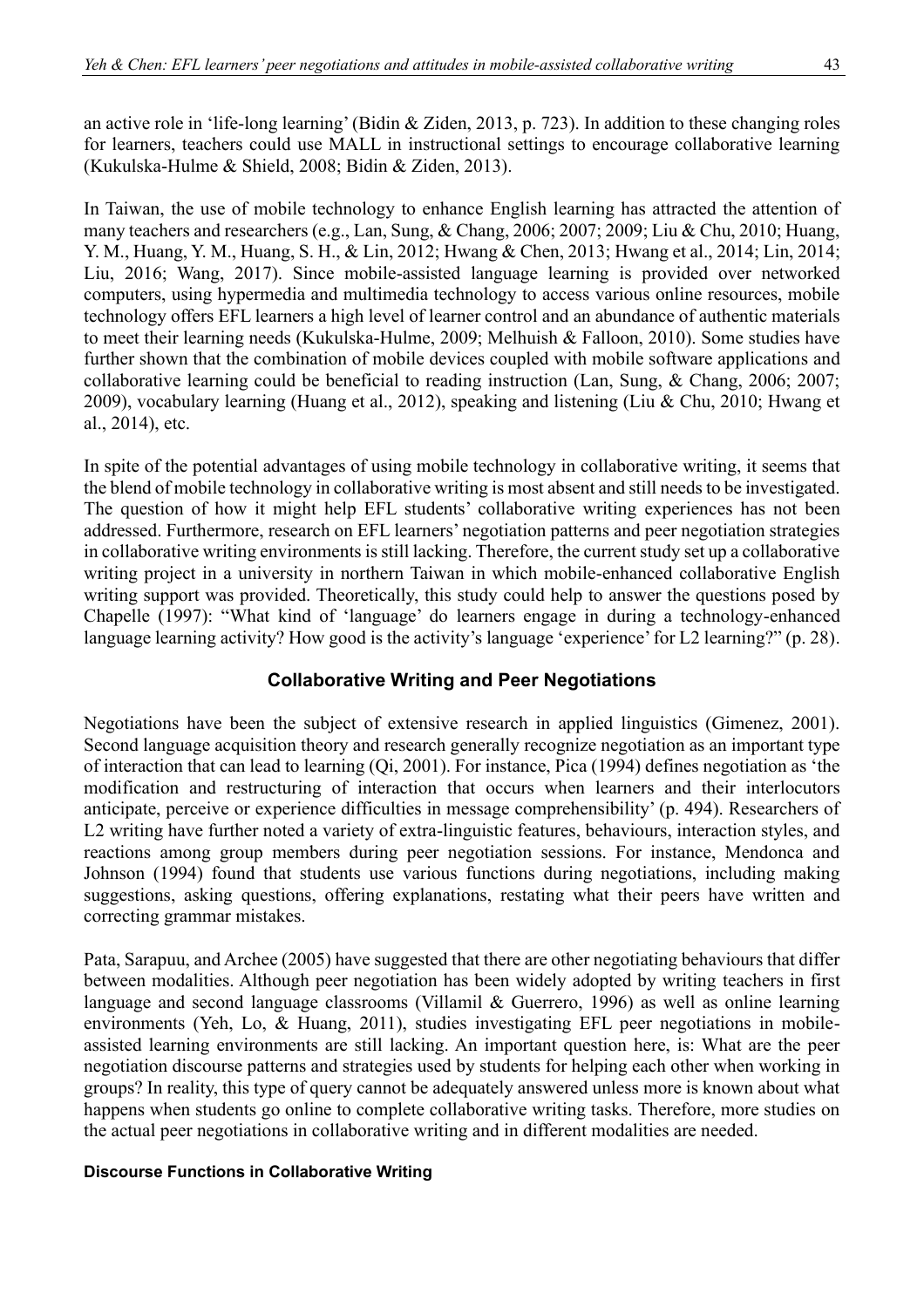Researchers of L2 collaborative writing have noted a variety of discourse functions and interaction patterns (Mendonca & Johnson, 1994; Heift & Caws, 2000; Gimenez, 2001; Elola & Oskoz, 2010; Hew & Cheung 2011; Yeh, Lo, & Huang, 2011). For instance, Mendonca and Johnson (1994) found that students use various functions during negotiations, including asking questions, offering explanations, making suggestions, restating what their peers have written and correcting grammar mistakes. The activities of student peers reported by Guerrero and Villamil (1994) consisted of various social aspects of behaviour, categorized as control, collaboration and adoption of reader/writer roles. These researchers found that collaboration was highly related both to the context of the group and to the group dynamics.

In computer-supported collaborative writing contexts, Cooney (1998) coded synchronous chats as being of three types: (1) discourse about the content, (2) discourse about the task and (3) off-task talk (cited in Orvis, Wisher, Bonk, & Olson, 2002). Based on Cooney's (1998) scheme, Orvis et al. (2002) constructed the following three-category coding system to analyze synchronous chats: (1) on task, (2) social interaction and (3) mechanics. In their study, the synchronous chats of both the experimental and control groups were coded using an augmented version of the above scheme, which included three categories defined as follows: (1) article-related interactions—which included any chats focusing on the writing task at hand, for instance, discussions on its organisation, content and number of paragraphs; (2) social interactions—which included chats about teamwork that were not related to the writing task, such as discussions to check that team members were still online; and (3) system operation-related interactions—which consisted of discussions about operations of the system, such as how to post messages, problems with the system, etc.

In Yeh, Lo and Huang's (2011) study, the researchers developed a computer-supported system to support EFL college students' collaborative technical writing. The system allows multiple students to work synchronously on collaborative writing tasks via the Internet. It also helps to develop collaborative writing strategies, such as creating team agenda, brainstorming, creating team outlines and generating team articles. The researchers administered an attitude questionnaire to evaluate learners' perceptions, acceptance, attitudes and continuing motivation toward the system, using the augmented coding scheme above modified by Orvis et al. (2002) to code the students' synchronous chats. In the current study, in order to examine EFL learners' peer negotiations in this mobile-enhanced collaborative writing project focusing on discourse patterns and strategies, their negotiations during synchronous chats were coded and analyzed using categories suggested by researchers (e.g., Orvis et al., 2002; Yeh, Lo, & Huang, 2011). Learners' attitudes and experiences were also evaluated using an appropriate questionnaire.

## **Research Questions**

A review of the literature suggests that various aspects of mobile-assisted collaborative writing processes remain unexplored, particularly the question of what actually occurs when learners engage in peer negotiations during collaborative writing tasks. Therefore, the research aimed to investigate the following research questions:

- 1. What kinds of discourse functions do students produce in online collaborative writing tasks?
- 2. What kinds of peer negotiation strategies do students use in online collaborative writing tasks?
- 3. What are students' attitudes toward online collaborative writing tasks?

# **Methodology**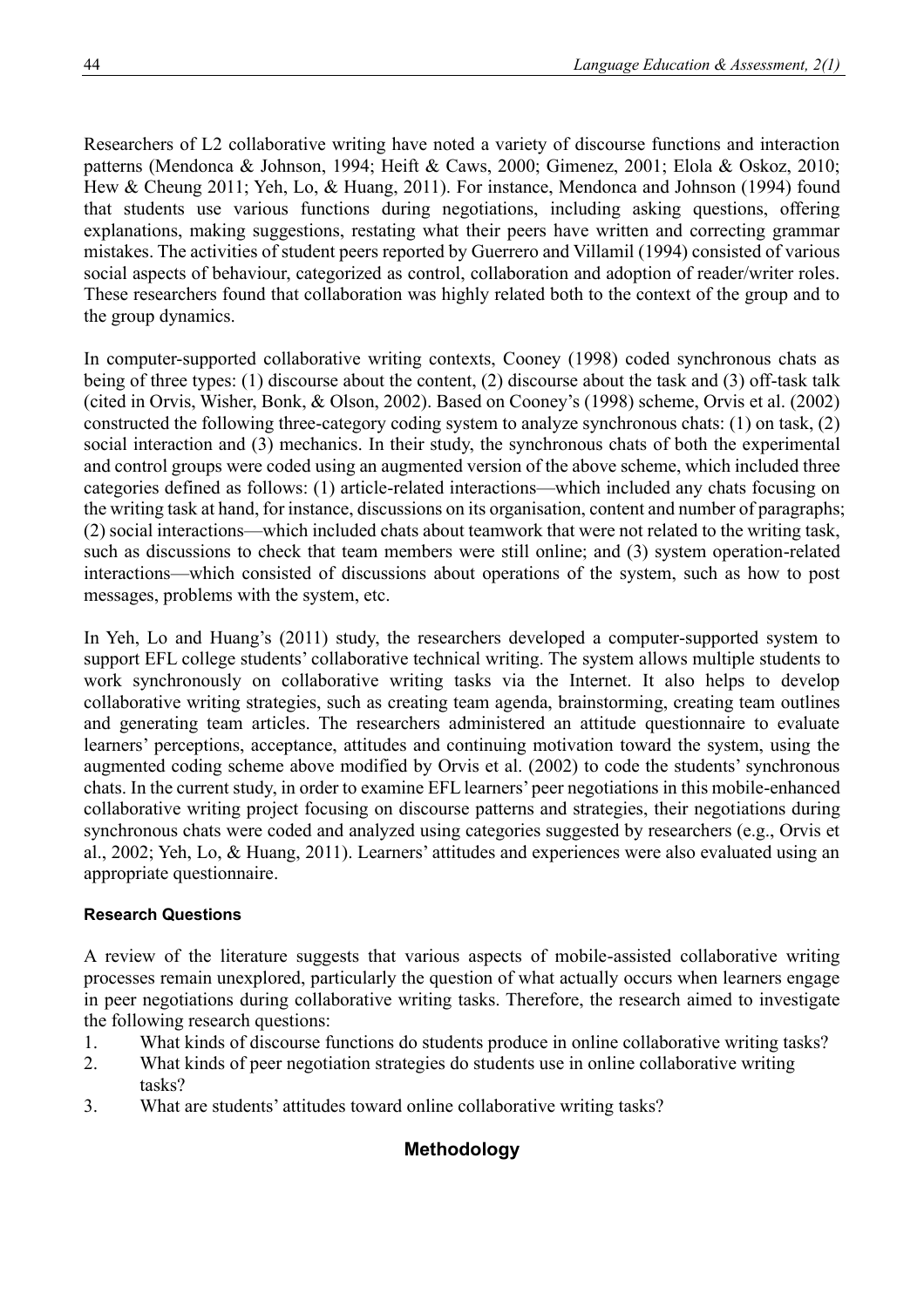#### **Research Contexts and Participants**

The participants in this study were students enrolled in an undergraduate English Writing class in northern Taiwan. At the beginning of the semester, 29 students were enrolled in the class. By the end, however, only 23 participants had completed the whole process by joining in the collaborative writing tasks. Instead of being asked to pair up for the collaborative writing tasks, students were offered the choice of working in pairs or small groups (no more than four students in each). Each pair or group was encouraged to co-operate in order to accomplish various writing tasks and complete a collaborative writing task in 50 minutes by the end of the semester. As the participants were asked to work on the collaborative tasks as their homework, they did not have enough time or opportunities to discuss the tasks face to face. Hence, they were required to complete the writing project using the Google Docs app. The details of the hardware and software requirements are described in the following section.

The English writing class in this study was a required course that carried two credits. Their instructor was one of the study's two researchers. Students met in class for two hours per week over an eighteenweek semester. A standard writing textbook and grammar textbook were used in the class and a number of writing activities assigned, including writing analytical essays in a variety of rhetorical modes. The task for which data was collected as part of the mobile-assisted collaborative writing project was to collaboratively compose an essay in comparison and contrast and classification rhetorical modes. As mentioned earlier, since class time was dedicated mainly to lectures and in-class activities, learners were required to complete the collaborative writing tasks outside of class. Details of the collaborative process are described in the Research Procedure section.

#### **Hardware and Software Requirements**

In the study, each student used a mobile device (either a smartphone or a tablet) during the collaborative writing period. The hardware requirement of the study was made possible by the high ownership of mobile phones in Taiwan. Prior to the study, a demographic survey carried out by the researchers confirmed that every participant owned a smartphone. A sufficient number of tablets were also available for participants to borrow in order to complete their writing tasks.

As to the software, the Google Docs app (Figure 1) was chosen for the collaborative writing tasks on the basis of participants' preferences. Many students even suggested that some online communication apps, such as LINE, WeChat and Instagram, would be convenient for them to transmit and receive information including time announcements among the groups. However, these types of apps were not considered useful in the current study because of their limited frame and editing functions. A number of studies have shown that in addition to Wikis, blogs and discussion boards, Google Docs is one possible and useful tool for online collaborative practice (Sapeth & Black, 2012; Chatterjee, 2015; Nithya & Muthamil Selvi, 2017). On the other hand, Google Docs allows users to create, edit, import and update documents in various fonts and file formats. It can also combine text with formulae, tables and images.

In addition, Google Docs is compatible with word processor applications, including all aspects of formatting and grammar checking, and provides a wide range of functions to facilitate online collaboration. For example, the commenting system allows editors to suggest changes to writers, while sharing via Google Drive makes it easier for different contributors to share documents throughout the team. Another important reason for choosing Google Docs for this project was its ability to provide a detailed history of revisions to the documents, allowing the writers as well as the researchers to observe who contributed or modified what and when.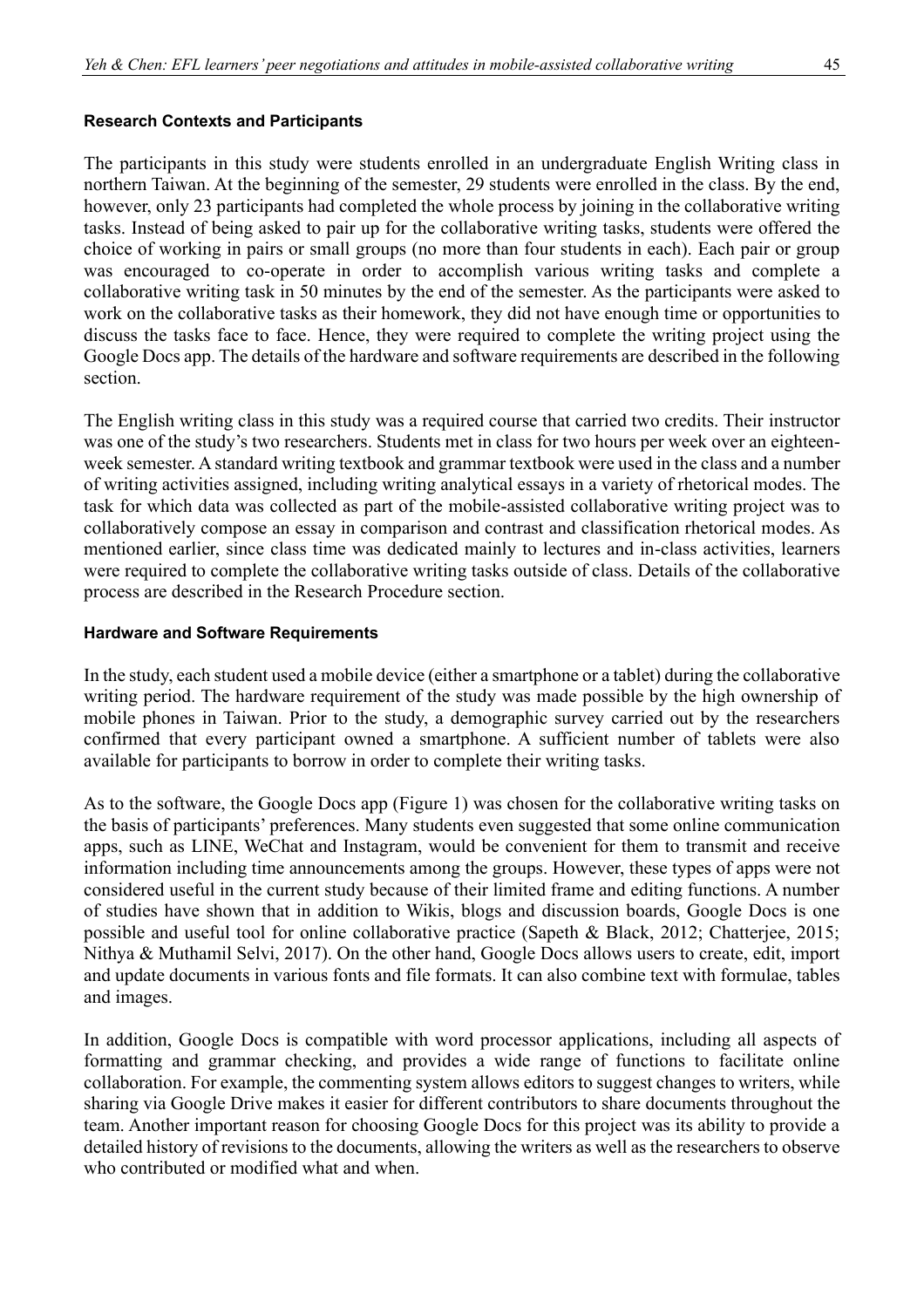According to the demographic survey, all participants were users of Gmail, so all had existing accounts ready to use. Moreover, most had used Google Docs before. Only one participant needed assistance and guidance to get onto the Google Drive system and start using Google Docs for the collaborative writing activity. Since all the typing actions would be recorded by the software, participants could concentrate on their discussion and writing process without worrying about recording their brainstorming and negotiation process. A participation sheet was prepared that explained the research purpose and procedure, and eligible participants who wished to join the study signed a consent form before the research began.



**Figure 1.** *Screenshots of the Google Docs app*

#### **Data Collection and Data Analysis**

This study employed both qualitative and quantitative techniques in order to collect research data (Table 1). Specifically, four instruments were used: (1) a demographic survey; (2) tracking records of students' online discourses in Google Docs; (3) an attitude survey; and (4) a semi-structured interview.

| Table 1 Research Questions and Data Collection Methods |  |
|--------------------------------------------------------|--|
|--------------------------------------------------------|--|

| <b>Research Questions</b>                                                     | <b>Data Collection Methods</b>                 |
|-------------------------------------------------------------------------------|------------------------------------------------|
| 1. What kinds of discourse functions do students produce in                   | Google Docs version history;                   |
| online collaborative writing tasks?                                           | Chats                                          |
| 2. What kinds of peer negotiation strategies do students use                  | Google Docs version history;                   |
| in online collaborative writing tasks?                                        | Chats                                          |
| 3. What are students' attitudes toward online collaborative<br>writing tasks? | Attitude Survey; Semi-structured<br>interviews |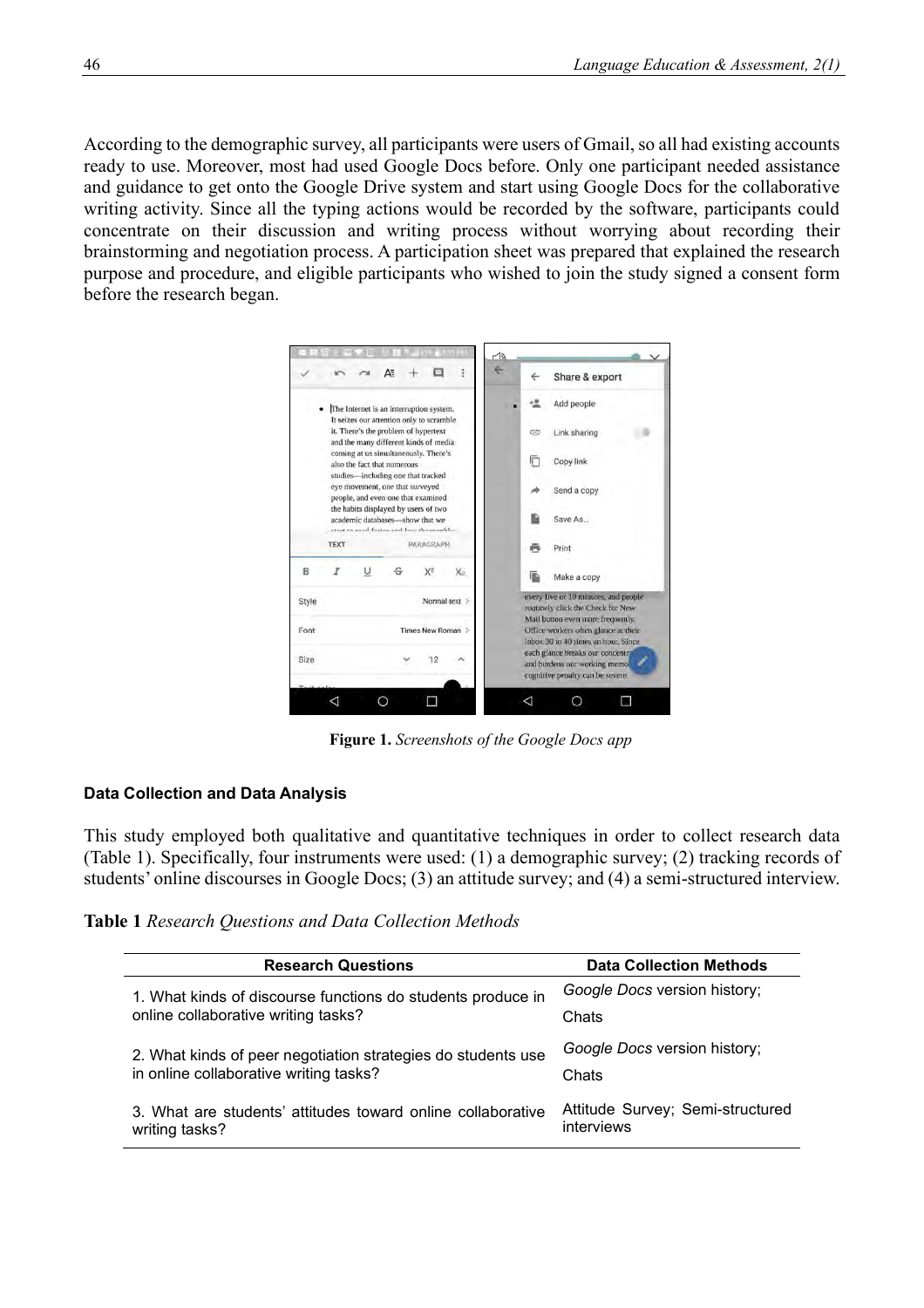The following paragraphs give details of the data collection tools:

- 1. Demographic survey: A demographic survey was designed and administered to participants, before the experimental data collection phase, with the aim of collecting information on gender, age, English learning experience, ownership of mobile devices and experience of using mobile technology to learn a language. The survey results provide a general picture of participants' background information, their mobile devices ownership, prior knowledge and experience of using handheld devices.
- 2. *Google Docs* version history: Laufer and Hill (2000) highlighted the importance of using log files to investigate students' learning behaviour in computer-assisted language learning. In the current study, the *Google Docs* app was able to record the students' writing process and editing suggestions. In the data analysis phase, participants' shared files were collected, coded and analyzed.
- 3. Attitude survey: The attitude survey including 15 items was designed to investigate students' attitudes toward the collaborative writing experience. The survey was designed around the following four constructs (Davis, 1989): (1) *Perceived ease of use*, which refers to the extent to which students believed that using the *Google Docs* app for the collaborative writing task would be free of mental effort; (2) *Perceived usefulness*, which refers to the extent to which students believed that the functionality provided by the app would be useful; (3) *Attitude toward use*, which refers to the extent of students' satisfaction with the *Google Docs* app; and (4) *Intention to use*, which refers to the subjective possibility that students would use the app in the future for collaborative learning. Participants were requested to complete the five-point Likert-scale attitude questionnaire after completing the study. The descriptive statistics arising from this survey are reported in the Results and Discussions section.
- 4. Semi-structured interviews: To obtain more in-depth information after the collaborative writing phase about learners' perceptions and attitudes towards the *Google Docs* app, as well as their negotiation strategies, some students were invited to take part in one-to-one, semi-structured interviews. The interview questions (see Table 2) were adapted and revised based on previous studies (Pathak & Intratat, 2012; Lin & Maarof, 2013; Chatterjee, 2015). Additional follow-up questions were asked, while needed, with each participant. The questions focused on the following themes: (1) learners' experiences and strategies in using *Google Docs* for collaborative writing; and (2) the advantages and problems they perceived with using the app for collaborative writing. Each interview was conducted for around ten minutes and then transcribed for further analysis.

## **Table 2** *Questions of Semi-structured Interviews*

- 1. Have you experienced online collaborative writing before this course?
- 2. What has been the most memorable issue that you have faced during the online collaborative writing process? What kinds of other issues arose?
- 3. Have you seen problems in using *Google Docs* to support the collaborative writing process? If so, what kinds of problems? What happened?
- 4. Have you found advantage in using *Google Docs* to support the online collaborative writing practice? If so, what are the benefits? How does that help you?
- 5. What kinds of conflicts, if any, have you faced with your group members? Why do these occur? How do your group solve the problem?
- 6. Do you consider collaborative writing essential for learning academic writing? Why or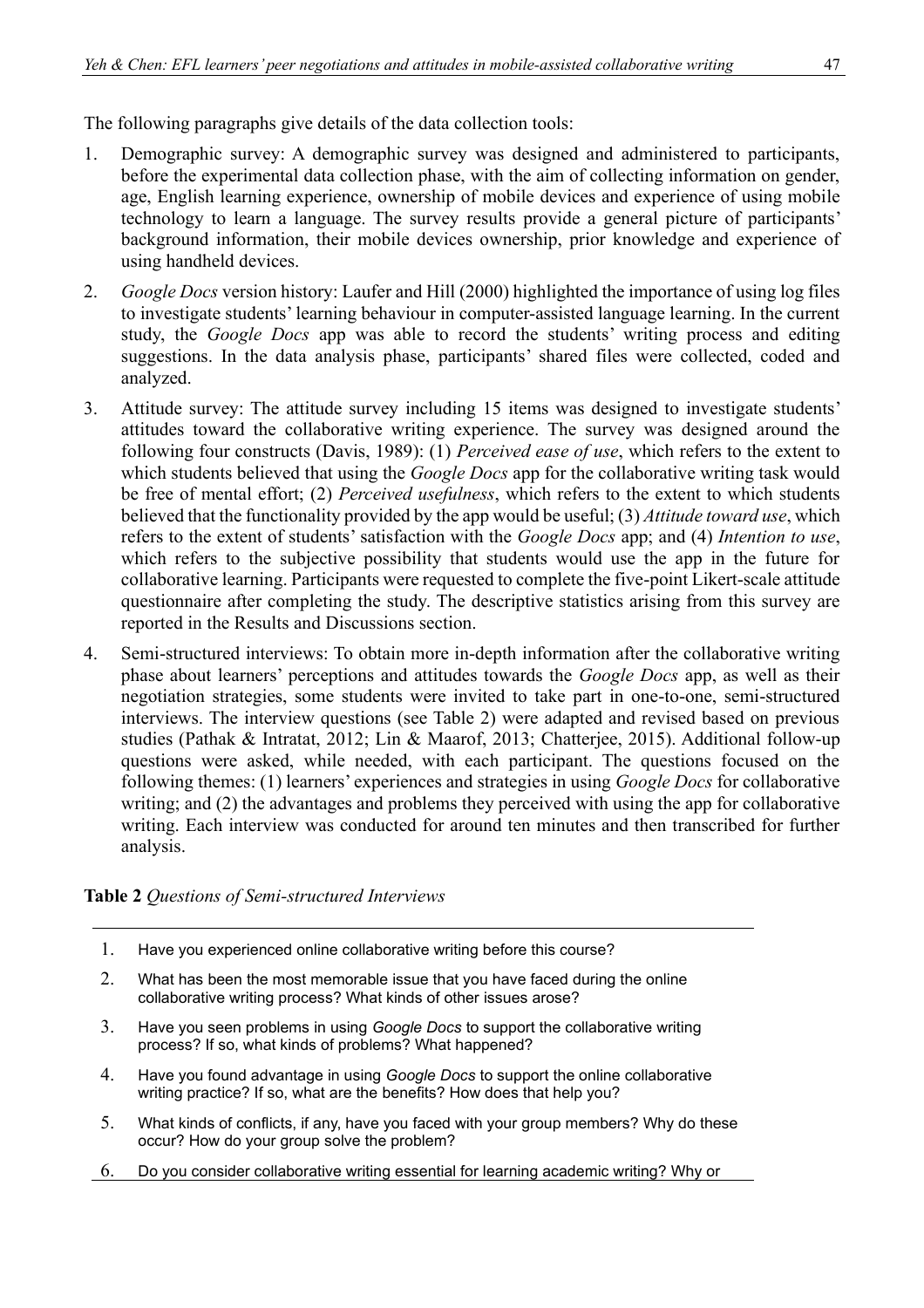#### why not?

- 7. Do you consider *Google Docs* a useful tool for online collaborative writing practice? Why or why not?
- 8. Do you have any other thoughts about this online collaborative writing experience?

#### **Research Procedure**

Originally, 29 students were enrolled on this academic writing course focusing on essay-writing skills. All were invited to join the research project and offered the opportunity to borrow and use tablets for the three months of the data collection phase. Of those 29 students, 27 agreed, signing the consent form for participating in the research and borrowing one of the sponsored tablets. They also received a participation sheet explaining the research purpose and procedure of the study.

- 1. Classroom instructions: The collaborative writing project was based on rhetorical forms of *comparison and contrast* and *classification*. The instructions for the writing tasks were part of the English Writing course.
- 2. Grouping of participants: After receiving the instructions, students were encouraged to form small groups to complete the collaborative writing tasks. During the research period, participants were given opportunities to conduct several collaborative writing tasks, including mapping out an outline of a *comparison and contrast* essay, composing a thesis statement for a *comparison and contrast* essay, mapping out an outline for a *classification* essay, composing a thesis statement for a *classification* essay, and completing a five-paragraph *classification* essay. For the first three tasks, the class with 29 students was divided into seven groups with four to five students in one group. As to the final task, students requested that if they could form their own groups since some students did not show up in time while giving the instructions and they considered the assignment more challenging. Once the instructor agreed, eight groups were formed, however, with two to four people each, to complete the final collaborative writing tasks.
- 3. Collaborative writing phase: In the final collaborative writing task, each pair or group took six steps to create a *classification* article: Step 1: Brainstorming a topic for *classification*; Step 2: Identifying the subject—the group of objects to be classified; Step 3: Selecting the principle of division for the classification; Step 4: Outlining the paragraphs and assigning authors; Step 5: Starting to write; Step 6: Sending the completed document to the instructor. Further descriptions and guidelines for the six steps were given to the students in class. Because the students were using the *Google Docs* app, which allowed each pair or group to share their writing with the instructor, they were encouraged to share the document with the instructor as soon as possible.
- 4. Collecting *Google Docs* version history: During the research, each pair or group was encouraged to use the chat box in *Google Docs* to communicate with each other. However, the chatting process could not be recorded. Hence, students were required to report their communications to the instructors.
- 5. Administering surveys: The attitude survey was distributed to all participants after they had completed the collaborative writing tasks. These surveys provided data on participants' strategies and perceptions of the online collaborative writing tasks.
- 6. Conducting interviews: To obtain information about learners' perceptions and attitudes towards the *Google Docs* app after the collaborative writing phase, five students were invited to take part in one-to-one, semi-structured interviews. Each interview lasted around 10 minutes and was audiotaped and transcribed for further analysis.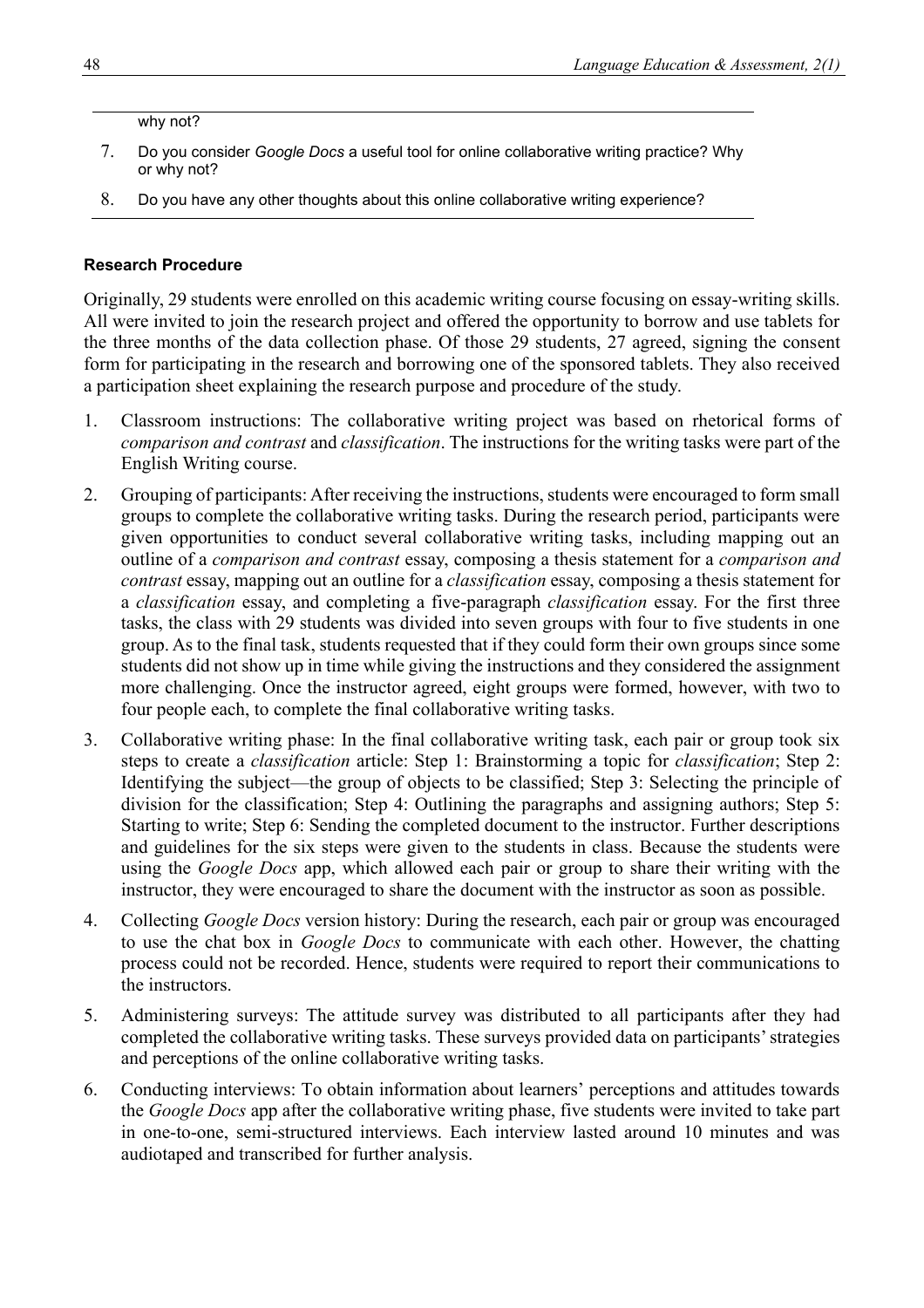7. Data coding, data analysis and documenting research results: To fulfill the purpose of this study, which lasted for three months, the researchers used both quantitative and qualitative data collection methods including questionnaires and interviews.

### **Results and Discussion**

This study investigated the communication process during, and attitudes and perceptions of college students after, a collaborative writing task using the *Google Docs* app in an English writing course. Although the online collaborative writing assignments were assigned by the instructor in the classroom, the students were required to work on the assignments online. Initially, 27 students signed the consent form and borrowed the tablets prepared by the researchers. However, for various reasons not all 27 completed the last and most comprehensive writing assignment, which was to compose a five-paragraph *classification* essay collaboratively online. As a result, 23 students actually participated in the writing tasks and 11 completed the final online survey.

Toward the beginning of the semester, students were invited to join the research project by using tablets to improve their academic writing skills for three months. Many students were excited about the prospect of having a tablet that they could use for all kinds of purposes. However, after one week a number of them reported that they were not enjoying the trial because the tablets were not their own and they were worried about misplacing or damaging them. Thus, seven students decided to return the tablets within a month, claiming that they had not used the tablets for any writing assignments. Furthermore, even though the other students kept their tablets for the duration of the experiment, most chose to use their smartphones or computers to complete the online writing assignments. According to their interview responses, they were more used to typing on their own smartphones; although the bigger screen gave a better viewing experience, the tablets did not provide a better typing environment.

#### **Types of Discourse Functions**

In order to produce the outlines, thesis statements, and the *classification* essay, students tried various ways of discussing the tasks during the three months. At first, they continued to discuss them with each other face to face. Later on, when there was insufficient class time left in which to do this, they started trying to discuss the tasks online. Table 3 shows the number of occurrences and ratio of each major type of discourse functions: *interrogative*, *declarative*, *imperative*, and *exclamative*. The data collected shows that students usually started their discussion with *interrogative* sentences or phrases (N=319, Ratio=37.5%) such as, 'What should we do now?,' 'How should we start?,' 'Do you have any ideas about the assignment?' and 'What now?.' Subsequently other, alternative interrogative sentences would appear such as, 'Should we do some research online first or just start discussing?' and 'Do you want to choose a topic from the instructor's list or think of our own?' During the discussion process, various kinds of interrogatives were used by the students.

| <b>Discourse functions</b> | Number of occurrences (N) | <b>Ratio (Percentage)</b> |
|----------------------------|---------------------------|---------------------------|
| Interrogative              | 319                       | 37.5%                     |
| Declarative                | 203                       | 23.8%                     |
| Imperative                 | 182                       | 21.4%                     |
| Exclamative                | 147                       | 17.3%                     |
| <b>TOTAL</b>               | 851                       | 100%                      |

|  |  | Table 3 Types of Discourse Functions |  |
|--|--|--------------------------------------|--|
|--|--|--------------------------------------|--|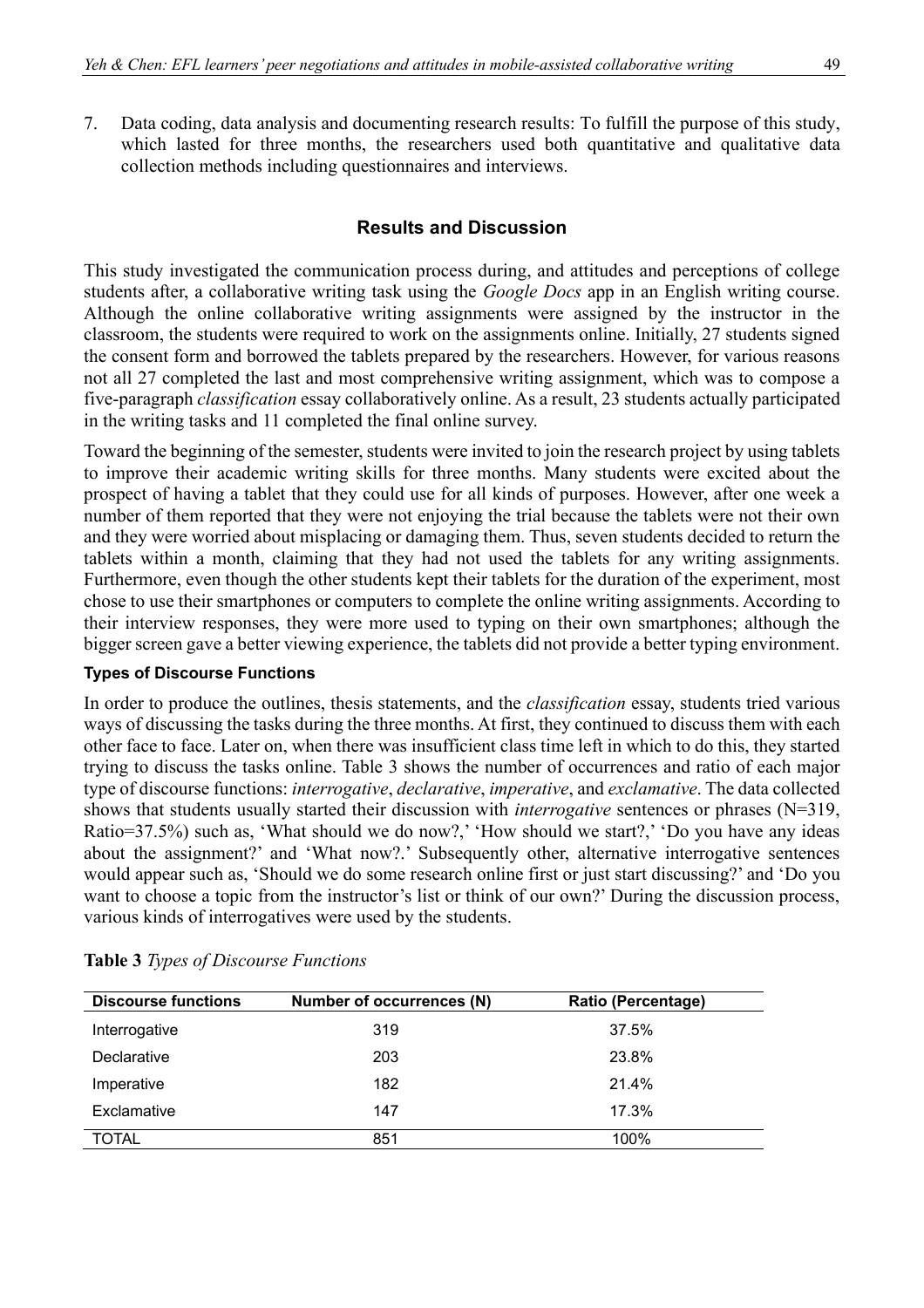The second commonly seen type of discourse function was *declarative* (N=203, Ratio=23.8%). Some students would reply to their peers' questions by giving a direct response, such as, 'I think we should just pick one topic from the instructor's list,' 'I would prefer to do some more research online first' or 'We have to finish this fast, so I suggest that …' The third type of discourse function was *imperative* (N=182, ratio=21.4%). Sometimes, the sentences might be combined with *declarative* and *imperative* clauses, for example, 'Doing some research online first should help us better understand the topic, so let's take ten minutes to surf online first' and 'We don't have much time left for writing, so let's just start to write our respective parts right away!'

Principally, these three major types of discourse were usually directly related to the academic assignments, as a result of time limitations or the urge to finish the assignments. From time to time a few *exclamative* sentences (N=147, Ratio=17.3%), usually related to personal emotions, could be heard—for instance, 'I can't think now! I am so hungry!,' 'What a stupid idea!,' 'You're so smart!,' 'That's a great idea!,' 'How weird it is!' and 'Great! I'm done!' In this category, the discourse content might or might not be directly related to the writing assignment.

## **Types of Peer Negotiation Strategies**

Among the various definitions and classifications of negotiation strategies, Pica's (1994) three common features of negotiation were applied in the current study: clarification requests, confirmation checks and comprehension checks. Moreover, the three kinds of negotiation strategies proposed by Breen and Littlejohn (2000) were also considered: personal, interactive, and procedural. According to Breen and Littlejohn, 'personal negotiation' engages learners' mental processing and 'interactive negotiation' involves people using language to clarify whether they have understood what has been said. As for 'procedural negotiation,' it occurs when learners reach agreement on a task issue and/or establish ways of working together.

In this study, participants employed *clarification requests* (N=116, Ratio=14.8%), *confirmation checks* (N=232, Ratio=29.6%) and *comprehension checks* (N=435, Ratio=55.6%) frequently. Table 4 shows the numbers of occurrences and ratios of the three major types of peer negotiation strategies.

| Peer negotiation strategies   | Number of occurrence (N) | Ratio (Percentage) |
|-------------------------------|--------------------------|--------------------|
| <b>Clarification requests</b> | 116                      | 14.8%              |
| Confirmation checks           | 232                      | 29.6%              |
| Comprehension checks          | 435                      | 55.6%              |
| TOTAL                         | 783                      | 100%               |

**Table 4** *Types of Peer Negotiation Strategies*

Personal negotiation appeared less often than did interactive negotiation. Among the eight groups of students, four were pairs, three groups had four members and one group had three. In one two-member group and one four-member group, one participant who preferred to make decisions for the group acted as its leader. In these particular groups, few negotiation conversations and only a few confirmation checks and comprehension checks were apparent during the process. Consequently, these groups reached and finished the procedural negotiation phase quickly. Clearly, once a leader had assigned group members their roles for writing which part of the essay, few spoke out against the decision.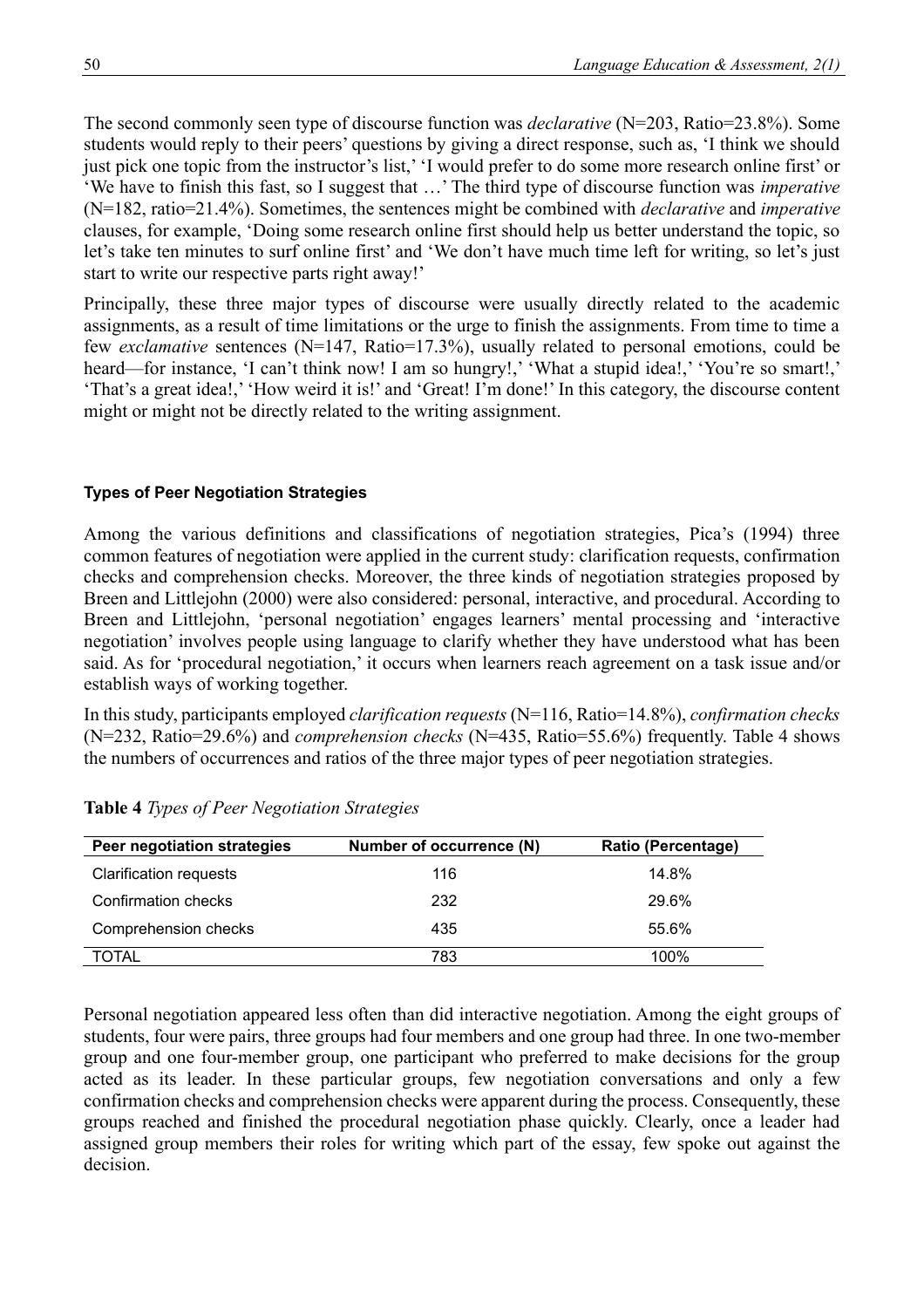As for the other groups, their leaders were not as dominant, so more negotiation sentences, such as: 'What do you mean? Why should we choose our topic from the list? I don't know how to write any of those topics. How about we choose another topic?' and 'I agree with A about the difficulties of writing on the topic of movie classification, but what if we narrow down the scope as the instructor suggested?' were involved. For these groups, more time was spent on the procedural negotiation phase in order to reach mutual agreement among all members.

# **Participants' Attitudes toward Online Collaborative Writing**

Under *Perceived ease of use*, even though almost all the students were familiar with *Gmail*, a few reported being unfamiliar with *Google Docs*. Therefore, before using the app these students were more anxious than were those who had prior experience of it. Moreover, among the former, one student who completed the final survey responded negatively about using the app. Under *Perceived usefulness*, 90.9% of participants agreed that the *Google Docs* app had been helpful in their collaborative writing tasks. As to the effectiveness of communication using *Google Docs* for collaborative writing, 73% participants reported it as being either effective or very effective while 27 % were neutral, meaning that no participants were completely negative about the communication aspect of the task.

As to *Attitude toward use*, 36% of participants considered the collaborative writing assignment difficult, 45% considered it neither difficult nor easy and only 18% considered it easy. Thus, none of the participants thought the assignment was very difficult, which is interesting given that when they were first assigned it many students complained and declared that it would be too difficult for them to accomplish. When this was raised during the interview, most interviewees replied that they had felt it would be very difficult and even impossible to accomplish the assignment within the timeframe. Surprisingly, they all finished it in time because group members helped and also pushed each other.

Nevertheless, if we look at the results of the survey only, even though 64% of participants reported that their groups had conducted a considerable proportion of the task or everything collaboratively, 18% said that they had completed the assignment independently (Figure 2). Moreover, regarding the question, 'How did *Google Docs* affect your group's collaborative experience,' even though 63% of participants responded positively or very positively, 0.09% of participants gave negative feedback.



**Figure 2.** *Survey results for 'How collaborative was the group work?'*

With regard to *Intention to use*, the survey results show that 72.7% of participants reported using *Google Docs* to complete the assignment and the exact same proportion that they had enjoyed doing the assignment. Given these identical figures, we can assume that all the participants who used the *Google Docs* app were satisfied with its functions and results. This assumption was confirmed by the results of another question, which asked, 'Do you think *Google Docs* is a useful learning tool?' Even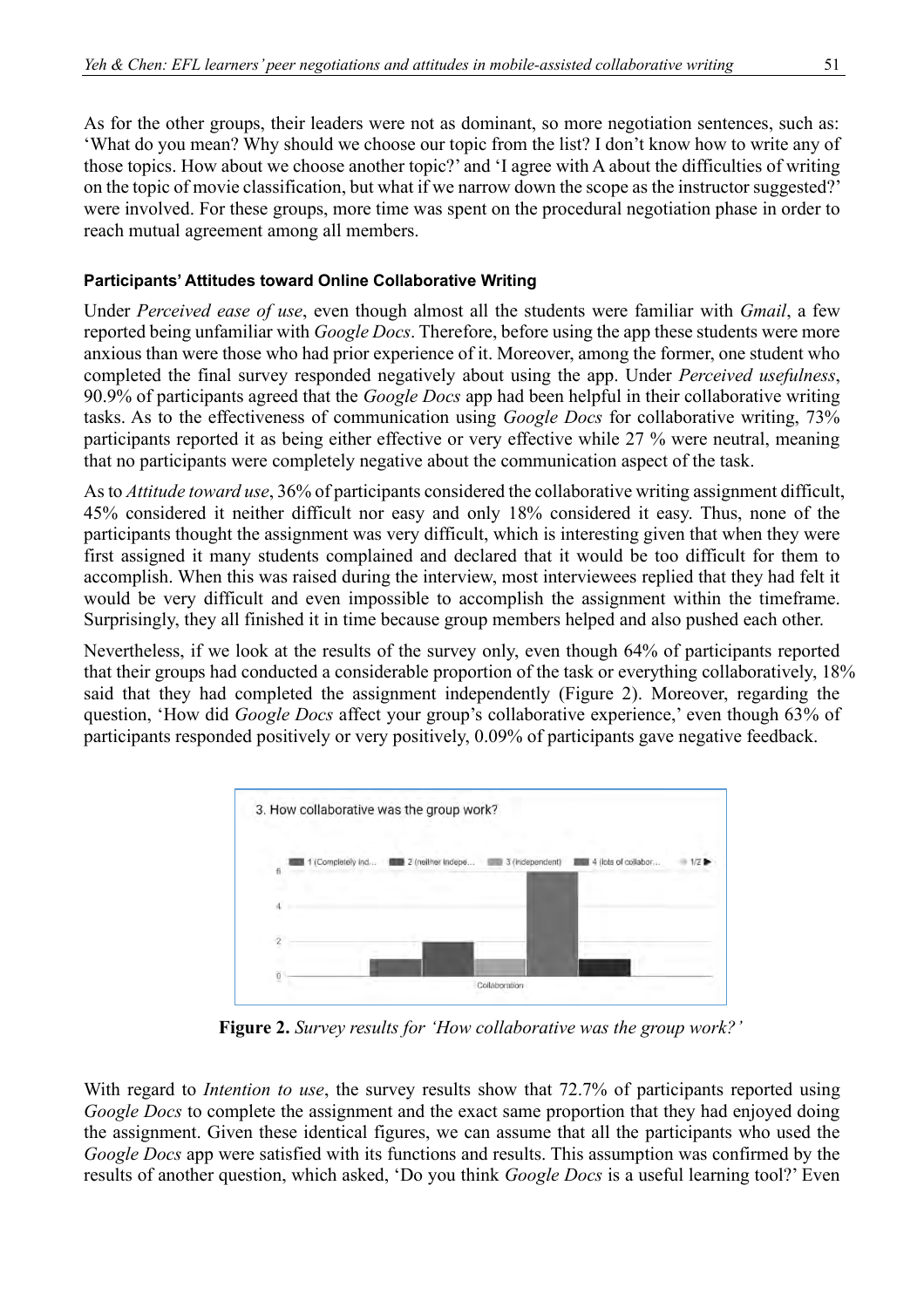though 27.3% participants claimed not to have used *Google Docs* to complete the assignment, only 18.2% gave negative feedback regarding the app itself.

In addition to their perceptions of the app, 72.7% of participants evaluated their group work as being good or very good, 27.3% as neutral. Thus, no-one considered their group work to be either bad or very bad. The results lead to the final question, 'Will you use *Google Docs* to do similar assignments again in the future?' The findings show that 90.0 % of participants responded 'yes' to this question, while only 9.1% replied 'no.' To sum up, most students were satisfied with the result of using *Google Docs* to perform collaborative writing tasks and would be willing to use it again for similar assignments in the future.

## **Conclusion**

The results of the study suggest that most participants had a positive attitude toward the collaborative writing experience. Specifically, students benefit from the collaborative writing processes using the Google Docs app and become 'capable of constructing knowledge and developing writing and social skills through interactions with their peers' (Yong, 2010, p. 18). Such learning experiences could help the students to cultivate one of the key competencies for surviving in the twenty-first century, which is the ability to use languages and technology interactively (Rychen & Salganik, 2001).

The findings could be of value to language educators when designing similar collaborative writing activities to reach their instructional goals. As Lys (2013) observed, some instructors hesitate to integrate mobile devices into the language classroom because of a lack of understanding of how language learning and teaching could benefit from them. In addition, many teachers resist changes to teaching methods because they do not think of themselves as part of a new learning culture (Kim, Rueckert, Kim, & Seo, 2013). Practically, the results of this study could provide information that may help teachers and researchers to understand students' peer negotiations and responses to collaborative writing in an English writing class, as well as the factors that may facilitate or hinder effective use of such an online collaborative writing environment.

Although the design of the project and research procedure could be beneficial to researchers who are interested in related topics, further studies with more participants, longer-term experiments and more collaborative writing practices are recommended in order to capture more information on this topic. In addition, when this study was originally designed, tablets were considered the main instrument. However, in the real classroom situation, participants were allowed to use their smartphones as well due to their personal needs and conditions. Although the current study did not analyze the differences between the smartphone and tablet usages on learner strategies and attitudes, we suggest that future research could study whether there are different results caused by the use of smartphones or tablets.

English writing is an important academic and professional skill, especially for EFL students. University education should help prepare students for collaborative English writing, which is common in the workplace and professional life. Specifically, EFL instructors and researchers need to construct an interactive environment that can facilitate, as Ede and Lunsford (1992) proposed, 'social engagement in intellectual pursuits' and promote the idea that all writing is 'collaborative' (p. 15). The findings of this study may contribute to the field of technology-enhanced language teaching/learning by adding to the literature on the use of mobile technology to create collaborative and interactive learning environments.

#### **References**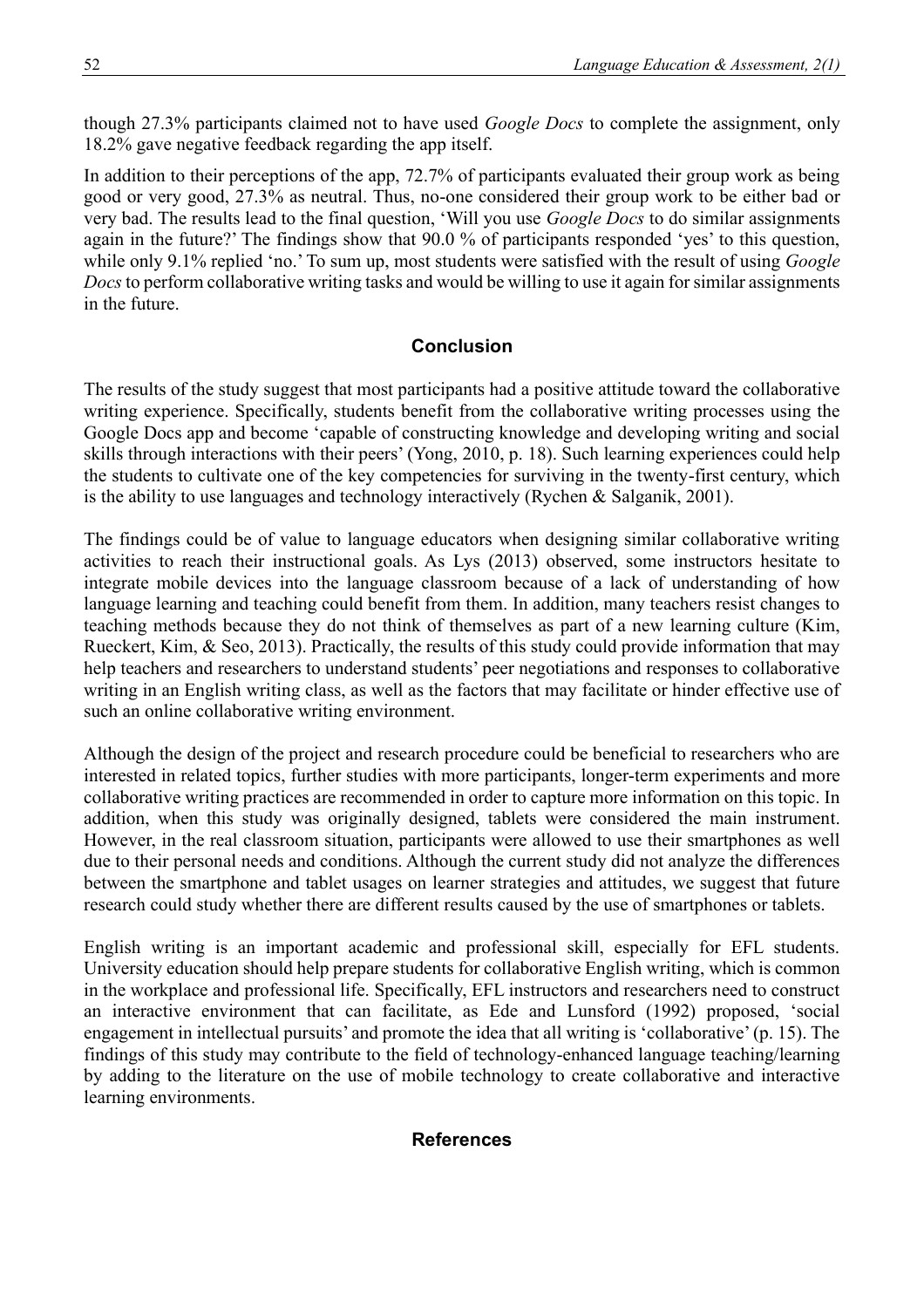- Artemeva, N., & Logie, S. (2002). Introducing engineering students to intellectual teamwork: The teaching and practice of peer feedback in the professional communication classroom. *Language and Learning Across the Disciplines*, *6* (1), 62-87. Retrieved Oct. 25, 2018 from World Wide Web: https://wac.colostate.edu/docs/llad/v6n1/artemeva.pdf
- Bidin, S., & Ziden, A. A. (2013). Adoption and application of mobile learning in the education industry. *Procedia-Social and Behavioral Science*, *90*, 720-729. Retrieved Oct. 25, 2018 from World Wide Web: https://www.sciencedirect.com/science/article/pii/S1877042813020338
- Breen, M. P., & Littlejohn, A. (2000). *Classroom decision-making: Negotiation and process of syllabuses in practice*. Cambridge: Cambridge University Press.
- Chapelle, C. (1997). CALL in the year 2000: Still in search of research paradigms? *Language Learning & Technology*, *1* (1), 19-43. Retrieved Dec. 26, 2015 from World Wide Web: http://llt.msu.edu/vol1num1/chapelle/
- Chatterjee, R. (2015). *Exploring the relationship between attitude towards collaborative learning and sense of community among college students in online learning environments: A correlational study*. (Unpublished doctoral dissertation). Iowa State University, Ames, United States.<br>Retrieved Dec. 28, 2018 from World Wide Web: Retrieved Dec. 28, 2018 from World Wide Web: https://lib.dr.iastate.edu/cgi/viewcontent.cgi?referer=https://www.google.com/&httpsredir=1& article=5315&context=etd
- Cooney, D. H. (1998). Sharing aspects within aspects: Real-time collaboration within the high school English classroom. In C. J. Bonk, & K. S. King (Eds.), *Electronic collaborators: Learnercentered technologies for literacy, apprenticeship, and discourse* (pp. 263*-*287). Mahwah, NJ: Erlbaum.
- Cui, Y., & Bull, S. (2005). Context and learner modeling for the mobile foreign language learner. *System*, *33* (2), 353-367.
- Cumming, A. (1990). Expertise in evaluating second language compositions. *Language Testing*, *7*, 31- 51.
- Davis, F. D. (1989). Perceived usefulness, perceived ease of use, and user acceptance of information technology. *MIS Quarterly*, *13* (3), 319*-*340.
- Ede, L., & Lunsford, A. (1992). *Singular texts/plural authors: Perspectives on collaborative writing*. U.S.A: Southern Illinois University Press.
- Elola, I., & Oskoz, A. (2010). Collaborative writing: Fostering foreign language and writing conventions development. *Language Learning & Technology*, *14* (3), 51-71. Retrieved Oct. 25, 2018 from World Wide Web: http://www.lltjournal.org/item/2700
- Falloon, G., & Khoo, E. (2014). Exploring young students' talk in iPad-supported collaborative learning environments. *Computers & Education*, *77* (2014), 13-28.
- Gimenez, J. C. (2001). Ethnographic observations in cross-cultural business negotiations between nonnative speakers of English: An exploratory study. *English for Specific Purposes*, *20*, 169-193.
- Godwin-Jones, R. (2011). Emerging technologies: Mobile apps for language learning. *Language Learning & Technology*, *15* (2), 2-11. Retrieved Oct. 26, 2018 from World Wide Web: http://llt.msu.edu/issues/june2011/emerging.pdf
- Guerrero, M. C. M., & Villamil, O. S. (1994). Social-cognitive dimensions of interaction in L2 peer revision. *The Modern Language Journal*, *78* (4), 484-496.
- Heift, T., & Caws, C. (2000). Peer feedback in synchronous writing environments: A case study in French. *Educational Technology & Society*, *3* (3), 208-214. Retrieved Dec. 26, 2015 from World Wide Web: http://www.ifets.info/journals/3\_3/c01.html
- Hew, K. F., & Cheung, W. S. (2011). Higher-level knowledge construction in asynchronous online discussions: An analysis of group size, duration of online discussion, and student facilitation techniques. *Instructional Science*, *39,* 303-319.
- Hsu, Y. C., & Ching, Y. H. (2013). Mobile computer-supported collaborative learning: A review of experimental research. *British Journal of Educational Technology*, *44* (5), E111-E114.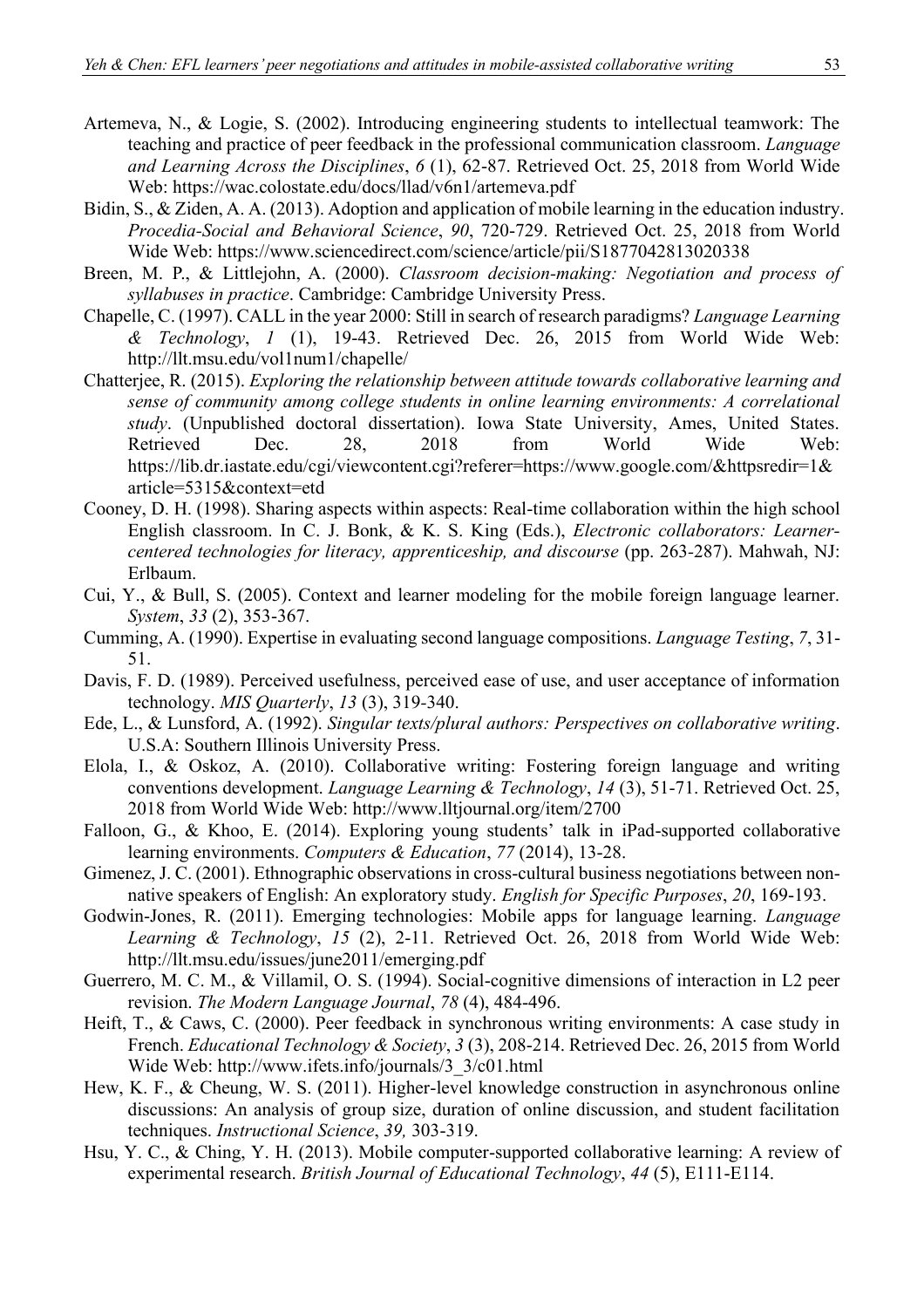- Huang, Y. M., Huang, Y. M., Huang, S. H., & Lin, Y. T. (2012). A ubiquitous English vocabulary learning system: Evidence of active/passive attitudes vs. usefulness/ease-of-use. *Computers & Education*, *58,* 273-282.
- Hwang, W. Y., & Chen, H. S. L. (2013). Users' familiar situational contexts facilitate the practice of EFL in elementary schools with mobile devices. *Computer Assisted Language Learning*, *26* (2), 101-125.
- Hwang, W. Y., Chen, H. S. L., Shadiev, R., Huang, R. Y. M., & Chen, C. Y. (2014). Improving English as a foreign language writing in elementary schools using mobile devices in familiar situational contexts. *Computer Assisted Language Learning*, *27* (5), 359-378.
- Kim, D., Rueckert, D., Kim, D. J., & Seo, D. (2013). Students' perceptions and experiences of mobile learning. *Language Learning & Technology*, *17* (3), 52-73. Retrieved Dec. 26, 2015 from World Wide Web: http://llt.msu.edu/issues/october2013/kimetal.pdf
- Krashen, S. D. (1985). *The input hypothesis: Issues and implications*. London: Longman.
- Kukulska-Hulme, A. (2009). Will mobile learning change language learning? *ReCALL*, *21* (2), 157- 165.
- Kukulska-Hulme, A., & Traxler, J. (2005). *Mobile learning: A handbook for educators and trainers*. London: Routledge.
- Kukulska-Hulme, A., Shield, L. (2008). An overview of mobile assisted language learning: from content delivery to supported collaboration and interaction. *ReCALL*, *20* (3), 249-252.
- Lan, Y. J., Sung, Y. T., & Chang, K. E. (2006). Collaborative early EFL reading among distributed learners: A simulation pilot study. *The Journal of JALT CALL*, *2* (2), 53-65.
- Lan, Y. J., Sung, Y. T., & Chang, K. E. (2007). A mobile-devices-supported peer-assisted learning system for collaborative early EFL reading. *Language Learning & Technology*, *11* (3), 130-151. Retrieved Dec. 24, 2018 from World Wide Web: http://www.lltjournal.org/item/2591
- Lan, Y. J., Sung, Y. T., & Chang, K. E. (2009). Let us read together: Development and evaluation of a computer assisted reciprocal early English reading system. *Computers & Education*, 53 (4), 1188-1198.
- Larsen-Freeman, D. (2000). *Techniques and principles in language teaching*. Oxford: Oxford University Press.
- Laufer, B., & Hill, M. (2000). What lexical information do L2 learners select in a call dictionary and how does it affect word retention? *Language Learning & Technology*, *3* (2), 58-76. Retrieved Dec. 26, 2015 from World Wide Web: http://llt.msu.edu/vol3num2/laufer-hill/
- Li, M., & Choi, Y. M. (2015). An exploration of mobile collaborative writing interface design. In P. Zaphiris, & A. Ioannou (Eds.), *Learning and Collaboration Technologies. LCT 2015. Lecture Notes in Computer Science, 9192*(online). Springer, Cham.
- Lin, C. C. (2014). Learning English reading in a mobile-assisted extensive reading program. *Computers & Education*, *78*, 48-59
- Lin, O. P., & Maarof, N. (2013). Collaborative writing in summary writing: Student perceptions and problems. *Procedia- Social and Behavioral Science*, *90*, 599-606*.*
- Lin, S. S. J., Liu, E. Z. F., & Yuan, S. M. (2001). Web-based peer assessment: Feedback for students with various thinking-styles. *Journal of Computer-Assisted Learning*, *17* (4), 420-432.
- Liu, P. L. (2016). Mobile English vocabulary learning based on concept-mapping strategy. *Language Learning & Technology*, *20* (3), 128-141. Retrieved Dec. 24, 2018 from World Wide Web: http://www.lltjournal.org/item/2971
- Liu, T. Y., & Chu, Y. L. (2010). Using ubiquitous games in an English listening and speaking course: Impact on learning outcomes and motivation. *Computers & Education*, *55* (2), 630-643.
- Lys, F. (2013). The development of advanced learner oral proficiency using ipads. *Language Learning & Technology*, *17* (3), 94-116. Retrieved Dec. 26, 2015 from World Wide Web: http://llt.msu.edu/issues/october2013/lys.pdf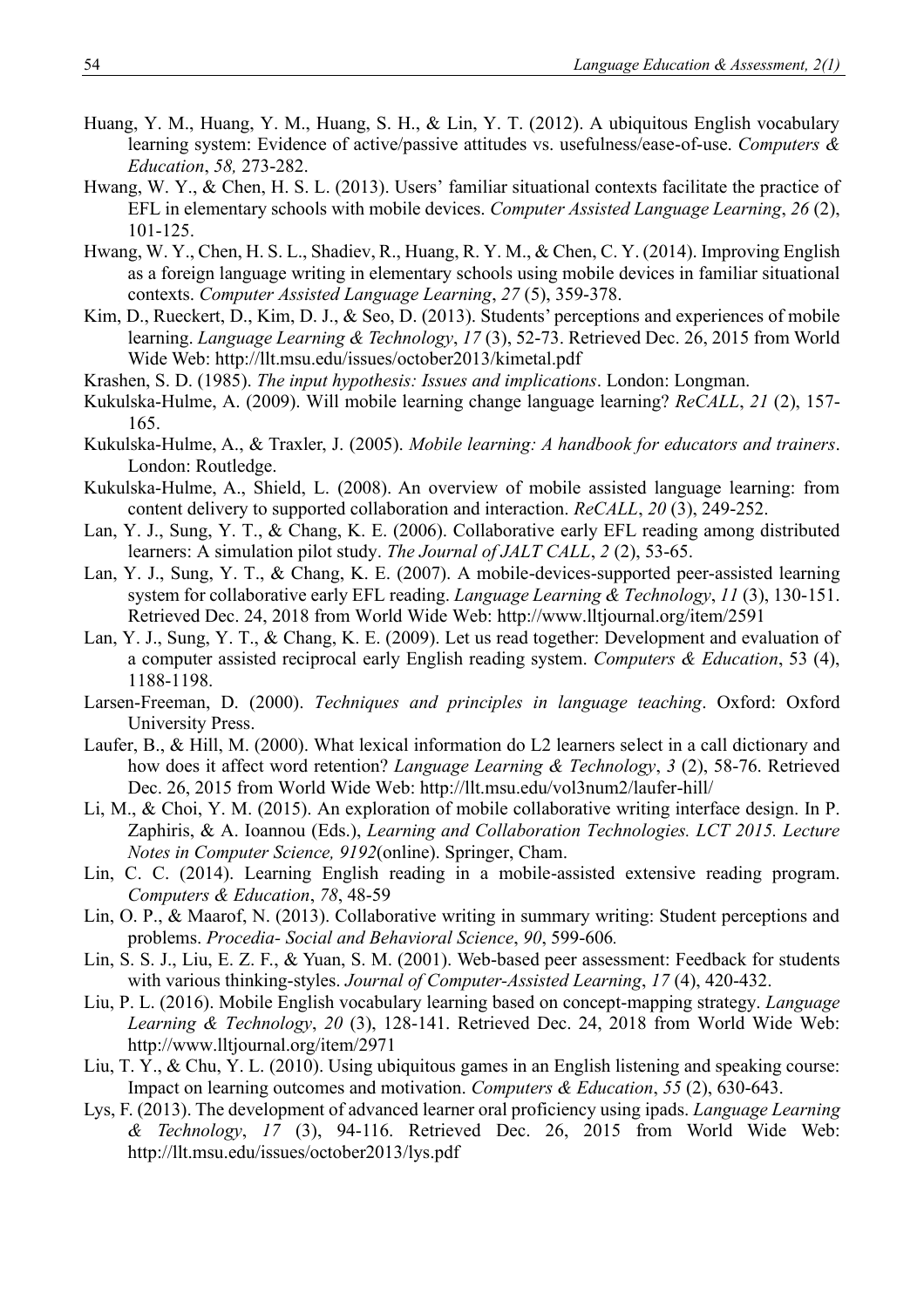- Manchon, R. M., De Larios, J. R., & Murphy, L. (2009). The temporal dimension and problem-solving nature of foreign language composing processes. Implications for theory. In R. Manchon (Ed.), *Writing in foreign language contexts: Learning, teaching, and research* (pp. 102-124). Clevedon, UK: Multilingual Matters.
- McCarthy, S. J., & McMahon. S. (1992). From convention to invention: Three approaches to peer interactions during writing. In R. Hertz-Lazarowitz, & N. Miller (Eds.), *Interaction in cooperative groups. The theoretical anatomy of group learning* (pp. 17-35). Cambridge: Cambridge University Press.
- Melhuish, K., & Falloon, G. (2010). Looking to the future: M-learning with the iPad. *Computers in New Zealand Schools: Learning, Leading, Technology*, *22* (3), 1-16.
- Mendonca, C., & Johnson, K. (1994). Peer review negotiations: Revision activities in ESL writing instruction. *TESOL Quarterly*, *28* (4), 745-769.
- Nithya, P., & Muthamil Selvi, P. (2017). Google Docs: An effective collaborative tool for students to perform academic activities in cloud. *International Journal of Information Technology*, *3* (3), 1- 5.
- Nunan, D. (1993). *Collaborative language learning and teaching*. New York: Cambridge University Press.
- Orvis, K. L., Wisher, R. A., Bonk, C. J., & Olson, T. M. (2002). Communication patterns during synchronous Web-based military training in problem solving. *Computers in Human Behavior*, *18*, 783-795.
- Pata, K., Sarapuu, T., & Archee, R. (2005). Collaborative scaffolding in synchronous environment: Congruity and antagonism of tutor/student facilitation acts. *Proceedings of the CSCL 2005*, May 30-June 4, 2005, Taipei, Taiwan, 484-493.
- Pathak, A., & Intratat, C. (2012). Use of semi-structured interviews to investigate teacher perceptions of student collaboration. *Malaysian Journal of ELT Research*, *8*, 1-10.
- Pica, T. (1994). Research on negotiation: What does it reveal about second language learning conditions, processes, and outcomes? *Language Learning*, *44* (3), 493-527
- Qi, D. S. (2001). Identifying and bridging cross-cultural prototypes: Exploring the role of collaborative dialogue in second language lexical meaning acquisition. *The Canadian Modern Language Review*, *58* (2), 247-265.
- Rychen, D., & Salganik, L. (2001). *Defining and selecting key competencies*. Seattle: Hogrefe & Huber.
- Sapeth, A. D., & Black, R. S. (2012). Google Docs as a form of collaborative learning. *Journal of Chemical Education*, *89* (8), 1078-1079.
- Stockwell, G. (2007). Vocabulary on the move: Investigating an intelligent mobile-phone-based vocabulary tutor. *Computer Assisted Language Learning*, *20*, 365-383.
- Storch, N., & Wigglesworth, G. (2007). Writing tasks: Comparing individual and collaborative writing. In M. del Pilar Garcia-Mayo (Ed.), *Investigating tasks in formal language learning* (pp. 157- 177). London: Multilingual Matters.
- Sung, Y. T., Yang, J. M., & Lee, H. Y. (2017). The effects of mobile-computer-supported collaborative learning: Meta-analysis and critical synthesis. *Review of Educational Research*, *87* (4), 768-805.
- Swain, M., Lapkin, D., Knouzi, I., Suzuki, W., & Brooks, L. (2009). Languaging: University students learn the grammatical concept of voice in French. *The Modern Language Journal, 93* (1), 5-29.
- Villamil, O. S., & Guerrero, M. C. M. (1996). Peer revision in the L2 classroom: social-cognitive activities, mediating strategies, and aspects of social behavior. *Journal of Second Language Writing*, *5* (1), 51-75.
- Vygotsky, L. S. (1978). *Mind in society: The development of higher psychological processes*. Cambridge: Harvard University.
- Wang, Y. H. (2017). Integrating self-paced mobile learning into language instruction: Impact on reading comprehension and learner satisfaction. *Interactive Learning Environments*, *25* (3), 397- 411.